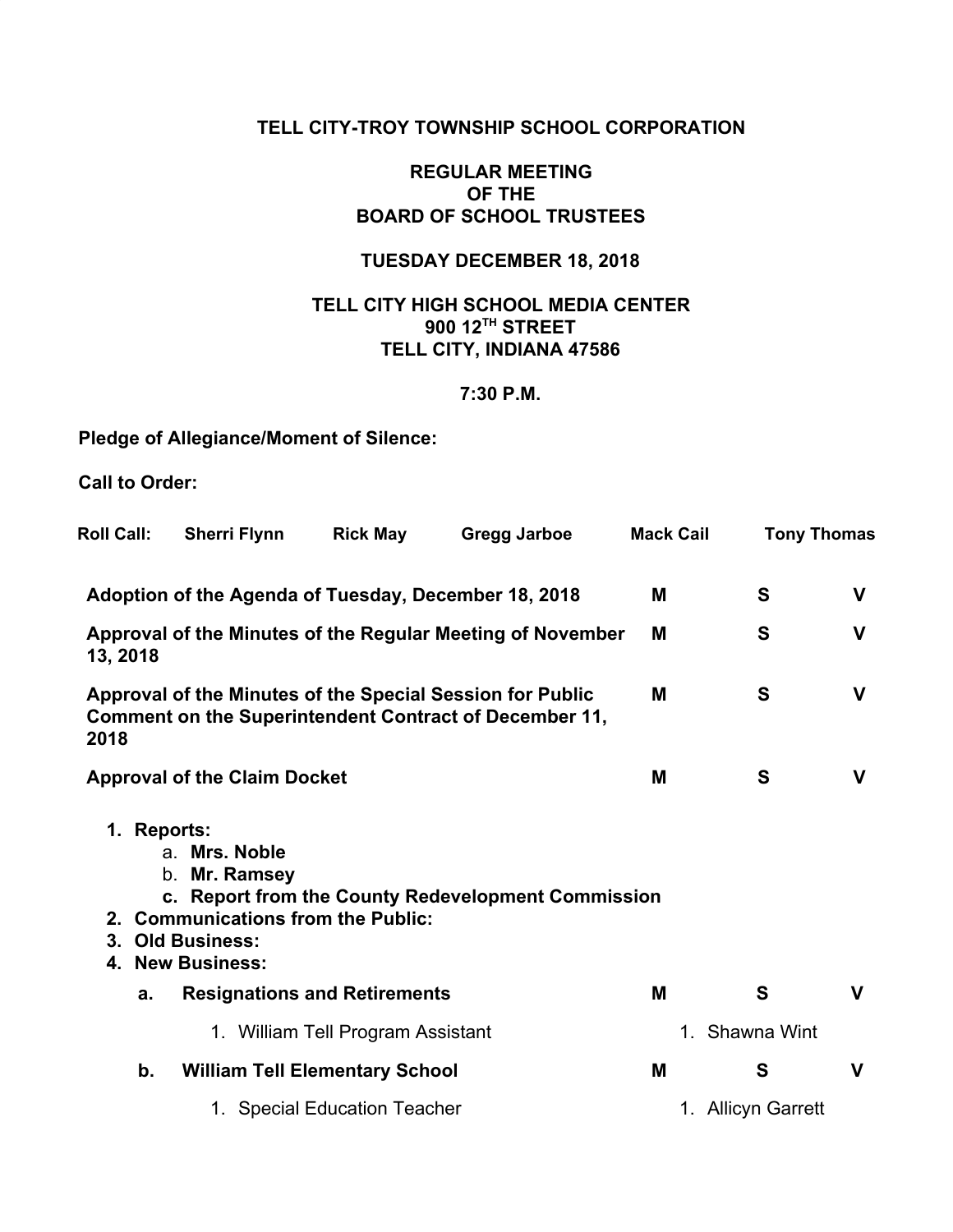- 2. Program Assistant 2. Leanna Brockman
- 

Background checks are in process as of 12-12-18. If they are not received prior to the meeting, it is recommended approval be conditional upon receipt of clean background checks.

| c.                 | <b>Tell City Jr-Sr High School</b>       | <b>None</b>           |   |   |  |
|--------------------|------------------------------------------|-----------------------|---|---|--|
| d.                 | <b>Athletics</b>                         | <b>None</b>           |   |   |  |
| е.                 | <b>Title IV Morning Math Club Tutors</b> | M                     | S | V |  |
|                    | Kindergarten                             | <b>Whitney Keown</b>  |   |   |  |
|                    | <b>First Grade</b>                       | Jill Lacy             |   |   |  |
| Second Grade       |                                          | Laura Wiles           |   |   |  |
|                    | <b>Third Grade</b>                       | Sarah Miller          |   |   |  |
|                    | <b>Fourth Grade</b>                      | <b>Chris Haire</b>    |   |   |  |
|                    | <b>Fifth Grade</b>                       | Erica Wetzel          |   |   |  |
| <b>Sixth Grade</b> |                                          | <b>Adriane Foster</b> |   |   |  |

The Title IV grant is being used to begin a morning math club. Teachers will be available four days per week from 7:15 to 7:45 am. All recommendations are current teachers (no background check required). Tutors will receive \$10/session and turn in time cards for record keeping purposes.

### **f. Approval to pay year end claims M S V**

This allows us to issue pre-written checks before December 31st for expenses other than the normal pre-written expenses (like taxes, insurance, benefits, reimbursements) so that we can get the appropriations off the books before year-end.

#### **g. RESOLUTION TO ESTABLISH INITIAL FUNDING FOR THE EDUCATION FUND M S V**

Authorizes the Treasurer of Tell City-Troy Township School Corporation to transfer the December 31, 2018 general fund balance to the education fund effective January 1, 2019.

#### **h. RESOLUTION TO ESTABLISH INITIAL FUNDING FOR THE OPERATIONS FUND M S V**

Authorizes the Treasurer of Tell City-Troy Township School Corporation to transfer the December 31, 2018 Transportation, Capital Projects, and Bus Replacement fund balances to the Operations fund effective January 1, 2019.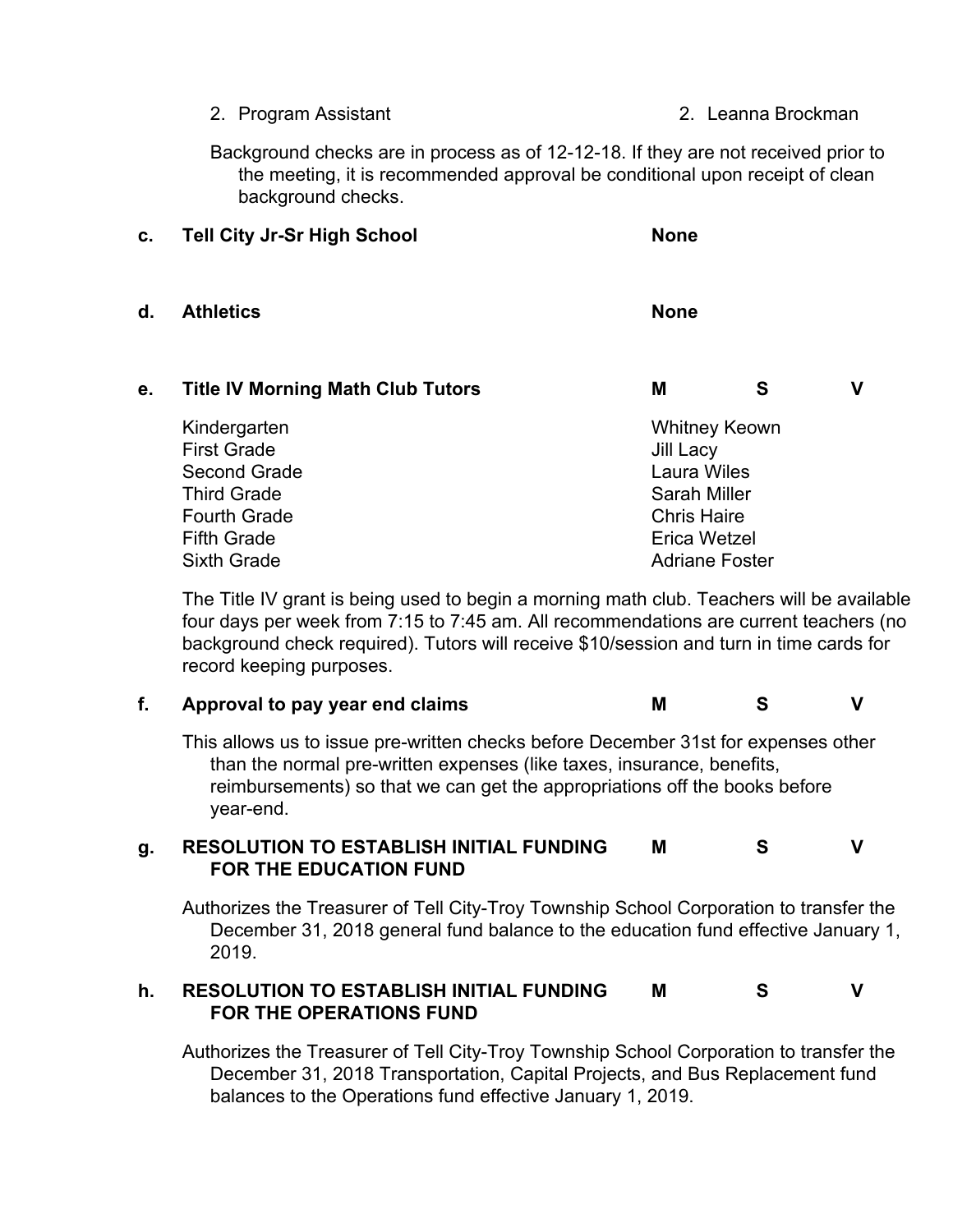## **i. Support Staff Handbook, Second Reading M S V**

The support staff handbook is being presented for second read and approval. Minor language changes include:

Insurance (P.5)- clarification that members on the corporation health plan are eligible for HSA refund/contribution.

ECA Driver Pay (P.7)- increase \$.50/hour

Salary- to correspond with the CBA a 2% has been calculated (base from \$10.65 to \$10.90), and 2% added to category 3 employees. A spreadsheet has been provided for your review. Positions filled by persons not previously employed by the corporation remain status quo.

*The cafeteria was not included in the prior presentation as we were evaluating the funds at the November board meeting. At this time we believe a base increase of \$0.20 per employee. Future increases will be contingent on the health of the cafeteria program. The ECA Manager and Cafeteria Managers are developing incentives and new menus in an attempt to increase participation in the lunch program. A revised final copy of the Support Staff Handbook has been provided.*

### **j. Corporation Mobile Phones M S V**

When eRate was first established, school corporations were able to use the funding to offset the cost of mobile phones for key employees (those on call with administrative duties). Changes at the federal level over the years has narrowed the scope of eRate over the years, and mobile phones have steadily been phased out for reimbursement. To that end, in 2017 the corporation spent \$7550 on mobile phones, which averages to \$629 per month. As of July 2018, we are averaging \$656 per month (\$93.71 per phone, expected annual cost of \$7872). The corporation covers 7 positions: superintendent, both principals and assistant principals, athletic director, and sub coordinator. At this time I recommend the cancellation of all corporation phones save 1, the sub coordinator. That phone is shared with central office staff with the corporation receptionist/office manager is on leave, and I do not believe it fair to that employee to expect they cover calls on days off, or leave their personal phone behind for us to answer. As to the remaining 6 employees and if the board maintains the expectation that these individuals be on call 24/7, I recommend an increase in salary in the amount of \$70/month (\$840 annually) to offset the cost of maintaining a personal mobile/data plan. This change will result in the corporation spending \$6164 (\$5040 admin, \$1124.5 sub phone) annually, an estimated savings of \$1708 per year.

## **k. Approval of the Contract of the Superintendent M S V**

On December 11 a public hearing was held to review the proposed changes to the Contract of the Superintendent. The board proposes to extend the three year contract by one year to the year 2021. The board also proposes to increase the salary of the Superintendent by \$1,100 to \$107,700. Finally, the board proposes to increase the corporation contribution to the Superintendent 401a by \$1000 to \$8,000. All other benefits remain the same.